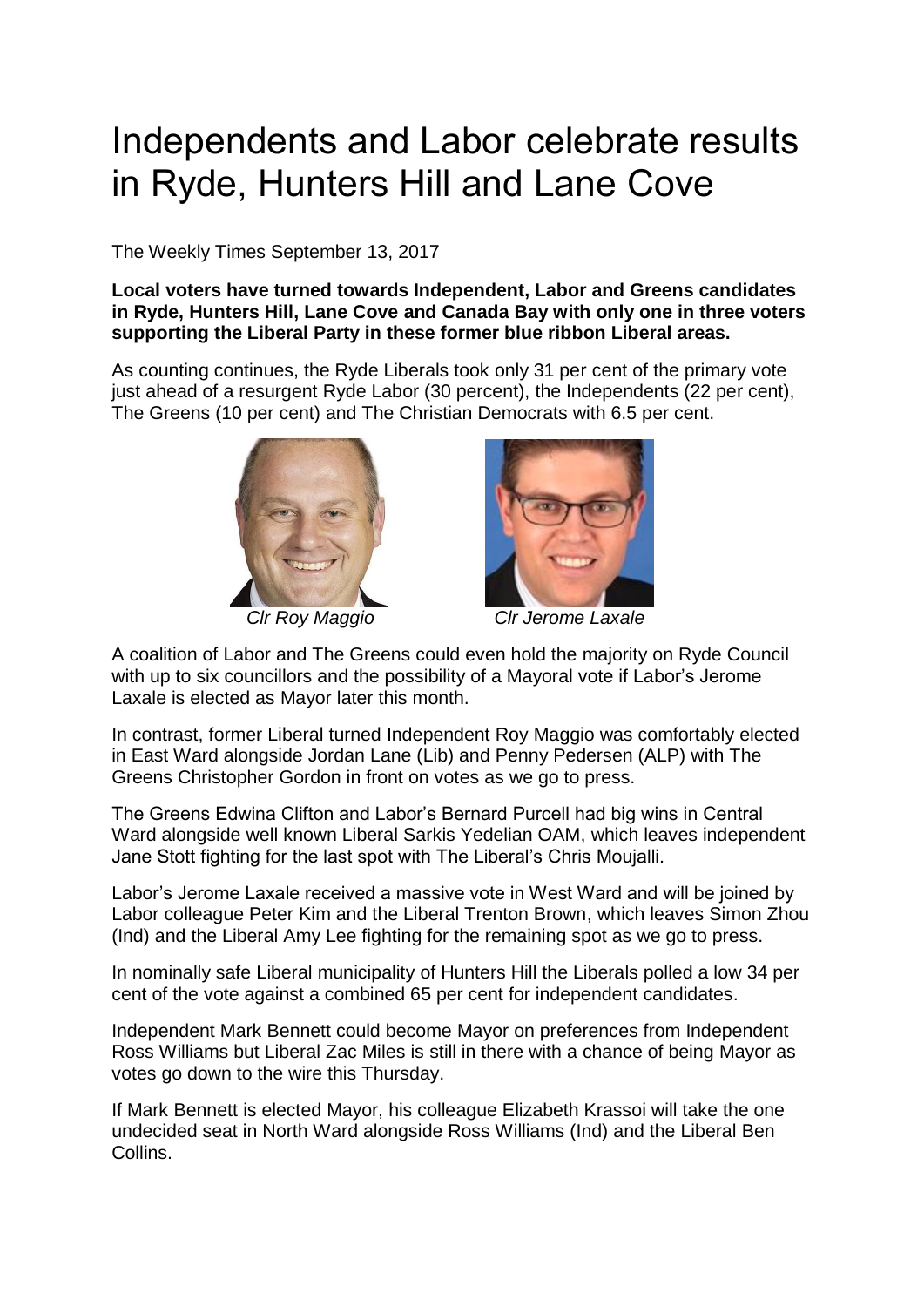











If Zac Miles is elected Mayor, his Liberal colleague Vince Messina will take the last spot from South Ward after the election of Justine McLaughlin (Ind) and Jim Sanderson (Ind).

In Lane Cove Independent candidate Pam Palmer could be elected Mayor on the back of a comfortable victory in East Ward where she out polled the Liberal's David Brooks-Horn with Independent Lynne Spencer ahead on votes and likely to take the fourth spot.

Mayor Deborah Hutchens looks like being the lone Liberal elected from Central Ward alongside Independent Karola Brent and possibly the Independent Katherine Morris.

Labor's first ever seat on Lane Cove Council has fallen to Andrew Zbik who joins anti-amalgamation Liberal Scott Bennison and Independent Daniel Strassberg.

Ryde Labor is crowing about doubling its number of candidates on Ryde City Council and State Opposition Leader Luke Foley was in Ryde on Sunday where he said the Berejiklian Government's forced council mergers, poor policy and overdevelopment had hit the Liberals hard.

"The Liberals received a hiding," Mr Foley said at the Ryde Civic Centre.

"This result is hot on the heels of last September's local government elections where there were dramatic swings against the government and by-election thumpings."

Ryde Labor Clr Jerome Laxale said Colonel Bill Pickering's proposed redevelopment of the Ryde Civic Centre for high rise apartments now needs to be debated, as a matter of urgency.

"It will be one of the first issues a new council will have to deal with but the massive 23.9 per cent swing to Labor in West Ward clearly reflects voter anger with the proposed car park under Eastwood Oval, there's no doubt about that at all," he said.

"This has been a crushing defeat of the Liberals agenda that has even exceeded my own, wildest expectations."

In Hunters Hill, Independent Mark Bennett said the Liberal Party will be worried by the result.

"This has been a strong vote for independents, absolutely outstanding and the Liberal Party in Hunters Hill, which has two branches here, will be circling the wagons this week," Clr Bennett said.